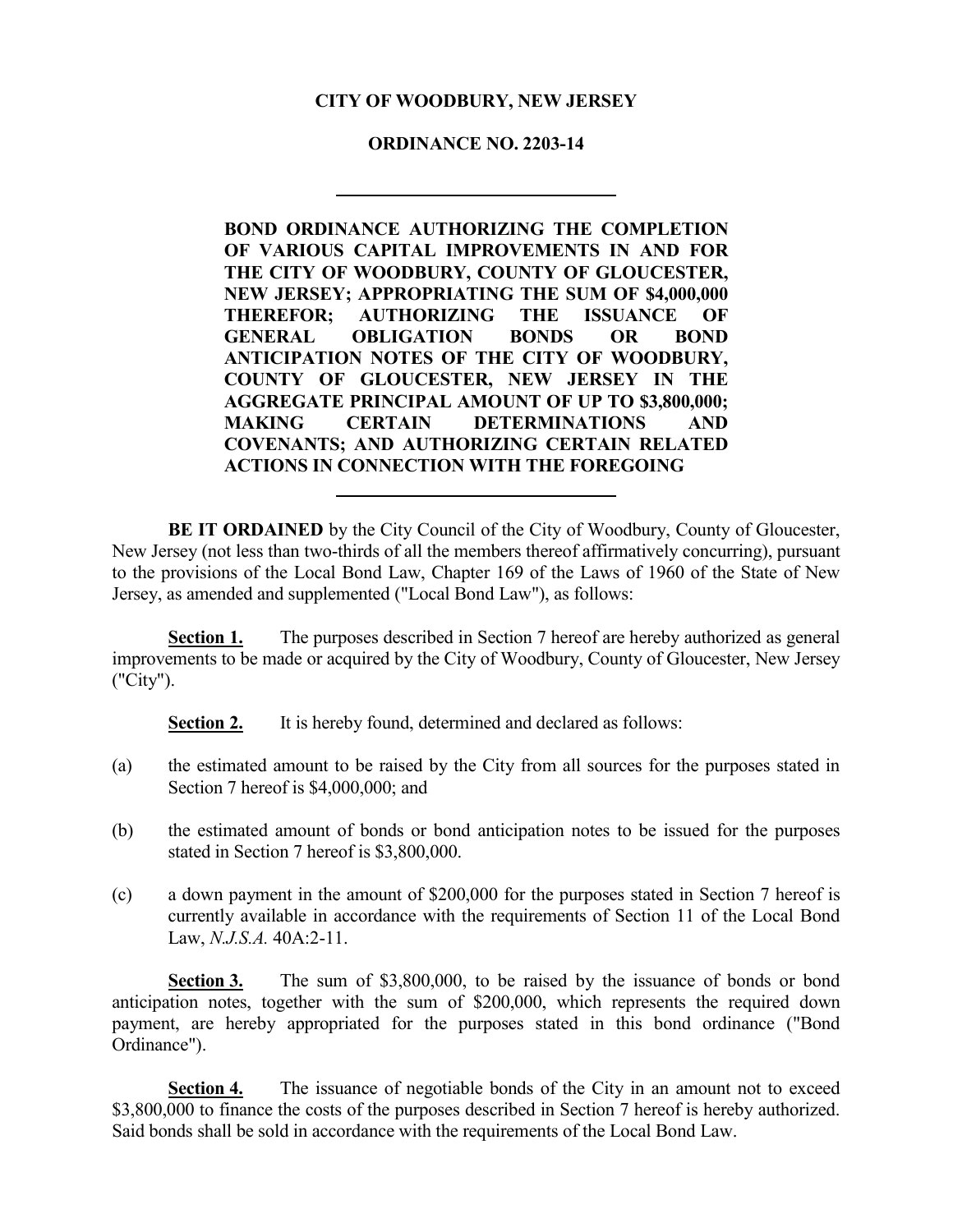**Section 5.** In order to temporarily finance the purposes described in Section 7 hereof, the issuance of bond anticipation notes of the City in an amount not to exceed \$3,800,000, is hereby authorized. Pursuant to the Local Bond Law, the Chief Financial Officer is hereby authorized to sell part or all of the bond anticipation notes from time to time at public or private sale and to deliver the same to the purchasers thereof upon receipt of payment of the purchase price plus accrued interest from their date to delivery thereof. The Chief Financial Officer is hereby directed to report in writing to the governing body at the meeting next succeeding the date when any sale or delivery of the bond anticipation notes pursuant to this Bond Ordinance is made. Such report must include the amount, the description, the interest rate and the maturity schedule of the bond anticipation notes sold, the price obtained and the name of the purchaser.

**Section 6.** The amount of the proceeds of the obligations authorized by this Bond Ordinance which may be used for the payment of interest on such obligations, accounting, engineering, legal fees and other items as provided in Section 20 of the Local Bond Law, *N.J.S.A.* 40A:2-20, shall not exceed the sum of \$760,000.

**Section 7.** The improvements hereby authorized and the purposes for which said obligations are to be issued; the estimated costs of each said purpose; the amount of down payment for each said purpose; the maximum amount obligations to be issued for each said purpose and the period of usefulness of each said purpose within the limitations of the Local Bond Law are as follows:

|    | <b>Purpose/Improvement</b>                                                                                                                                                                                                                                                       | <b>Estimated</b><br><b>Total Cost</b> | Down<br><b>Payment</b> | Amount of<br><b>Obligations</b> | Period of<br><b>Usefulness</b> |
|----|----------------------------------------------------------------------------------------------------------------------------------------------------------------------------------------------------------------------------------------------------------------------------------|---------------------------------------|------------------------|---------------------------------|--------------------------------|
| А. | Rehabilitation and Construction of a<br>New Police Building for the City Police<br>Department, together with the<br>acquisition of all materials and<br>equipment and completion of all work<br>necessary therefor or related thereto                                            | \$3,750,000                           | \$187,500              | \$3,562,500                     | 20 years                       |
| В. | Repairs to and Repaving of Various<br>City Streets, together with the<br>acquisition of all materials and<br>equipment and completion of all work<br>necessary therefor or related thereto, all<br>as more particularly described in the<br>plans on file with the City Engineer | \$250,000                             | 12,500                 | 237,500                         | 10 years                       |

**Section 8.** The average period of useful life of the several purposes for the financing of which this Bond Ordinance authorizes the issuance of bonds or bond anticipation notes, taking into consideration the respective amounts of bonds or bond anticipation notes authorized for said several purposes, is not less than 19.38 years.

**Section 9.** Grants or other monies received from any governmental entity, if any, will be applied to the payment of, or repayment of obligations issued to finance, the costs of the purposes described in Section 7 above.

**Section 10.** The supplemental debt statement provided for in Section 10 of the Local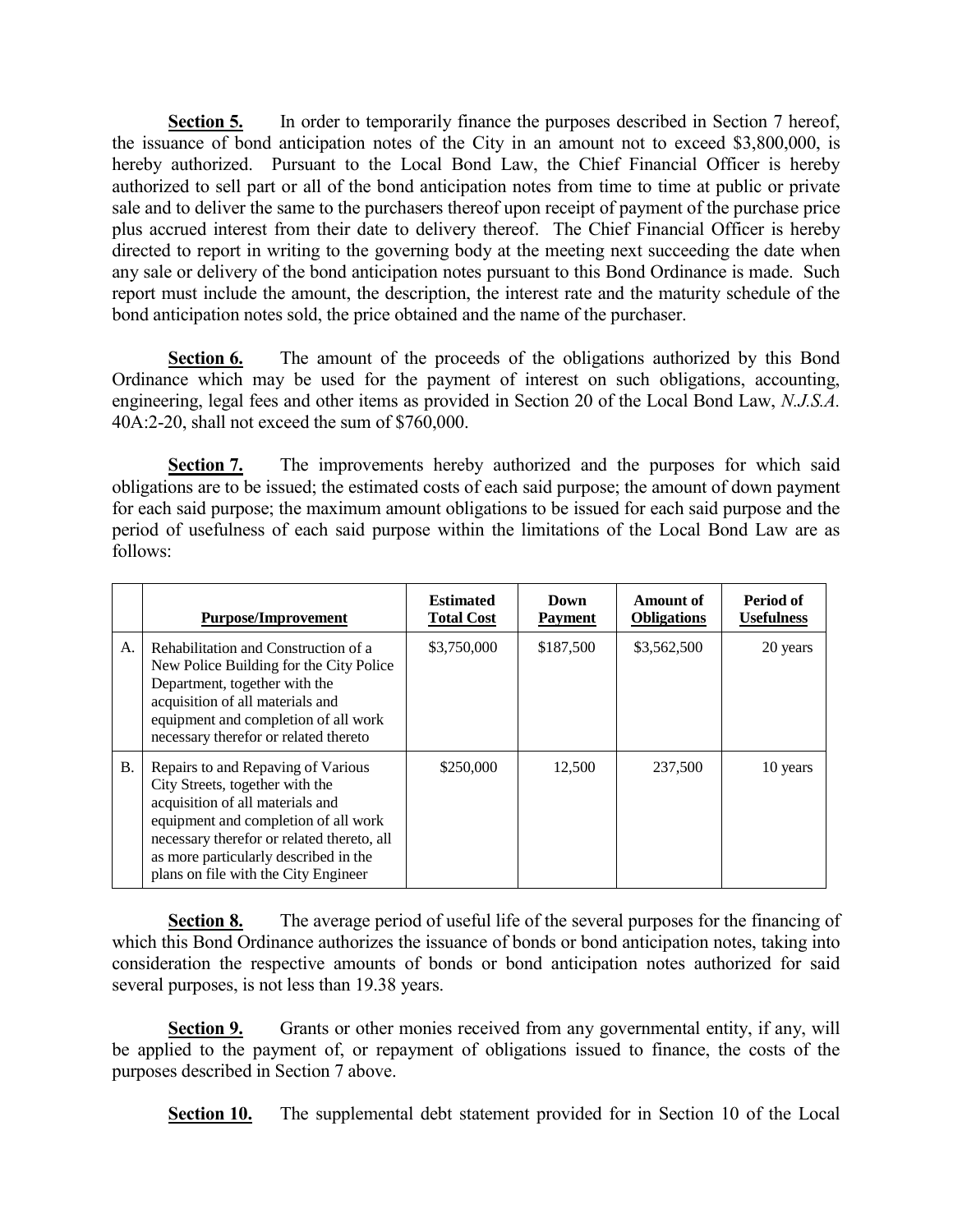Bond Law, *N.J.S.A.* 40A:2-10, was duly filed in the office of the Clerk prior to the passage of this Bond Ordinance on first reading and a complete executed duplicate original thereof has been filed in the Office of the Director of the Division of Local Government Services in the Department of Community Affairs of the State of New Jersey. The supplemental debt statement shows that the gross debt of the City, as defined in Section 43 of the Local Bond Law, *N.J.S.A.* 40A:2-43, is increased by this Bond Ordinance by \$3,800,000.

**Section 11.** The full faith and credit of the City are irrevocably pledged to the punctual payment of the principal of and interest on the bonds or bond anticipation notes authorized by this Bond Ordinance and, to the extent payment is not otherwise provided, the City shall levy *ad valorem* taxes on all taxable real property without limitation as to rate or amount for the payment thereof.

**Section 12.** The applicable Capital Budget is hereby amended to conform with the provisions of this Bond Ordinance to the extent of any inconsistency therewith, and the resolution promulgated by the Local Finance Board showing full detail of the amended Capital Budget and Capital Program as approved by the Director of the Division of Local Government Services, is on file with the Clerk and available for inspection.

**Section 13.** The City hereby declares its intent to reimburse itself from the proceed of the bonds or bond anticipation notes authorized by this Bond Ordinance pursuant to Income Tax Regulation Section 1.150-2(e), promulgated under the Internal Revenue Code of 1986, as amended ("Code") for "original expenditures", as defined in Income Tax Regulation Section 1.150-2(c)(2), made by the City prior to the issuance of such bonds or bond anticipation notes.

**Section 14.** The City hereby covenants as follows:

(a) it shall take all actions necessary to ensure that the interest paid on the bonds or bond anticipation notes is exempt from the gross income of the owners thereof for federal income taxation purposed, and will not become a specific item of tax preference pursuant to Section 57(a)(5) of the Code;

(b) it will not make any use of the proceeds of the bonds or bond anticipation notes or do or suffer any other action that would cause the bonds or bond anticipation notes to be "arbitrage bonds" as such term is defined in Section 148(a) of the Code and the Regulations promulgated thereunder;

(c) it shall calculate or cause to be calculated and pay, when due, the rebatable arbitrage with respect to the "gross proceeds" (as such terms is used in Section 148(f) of the Code) of the bonds or bond anticipation notes;

(d) it shall timely file with the Ogden, Utah Service Center of the Internal Revenue Service, such information report or reports as may be required by Sections 148(f) and 149(e) of the Code; and

(e) it shall take no action that would cause the bonds or bond anticipation notes to be "federally guaranteed" within the meaning of Section 149(b) of the Code.

**Section 15.** The improvements authorized hereby are not current expenses and are improvements that the City may lawfully make. No part of the cost of the improvements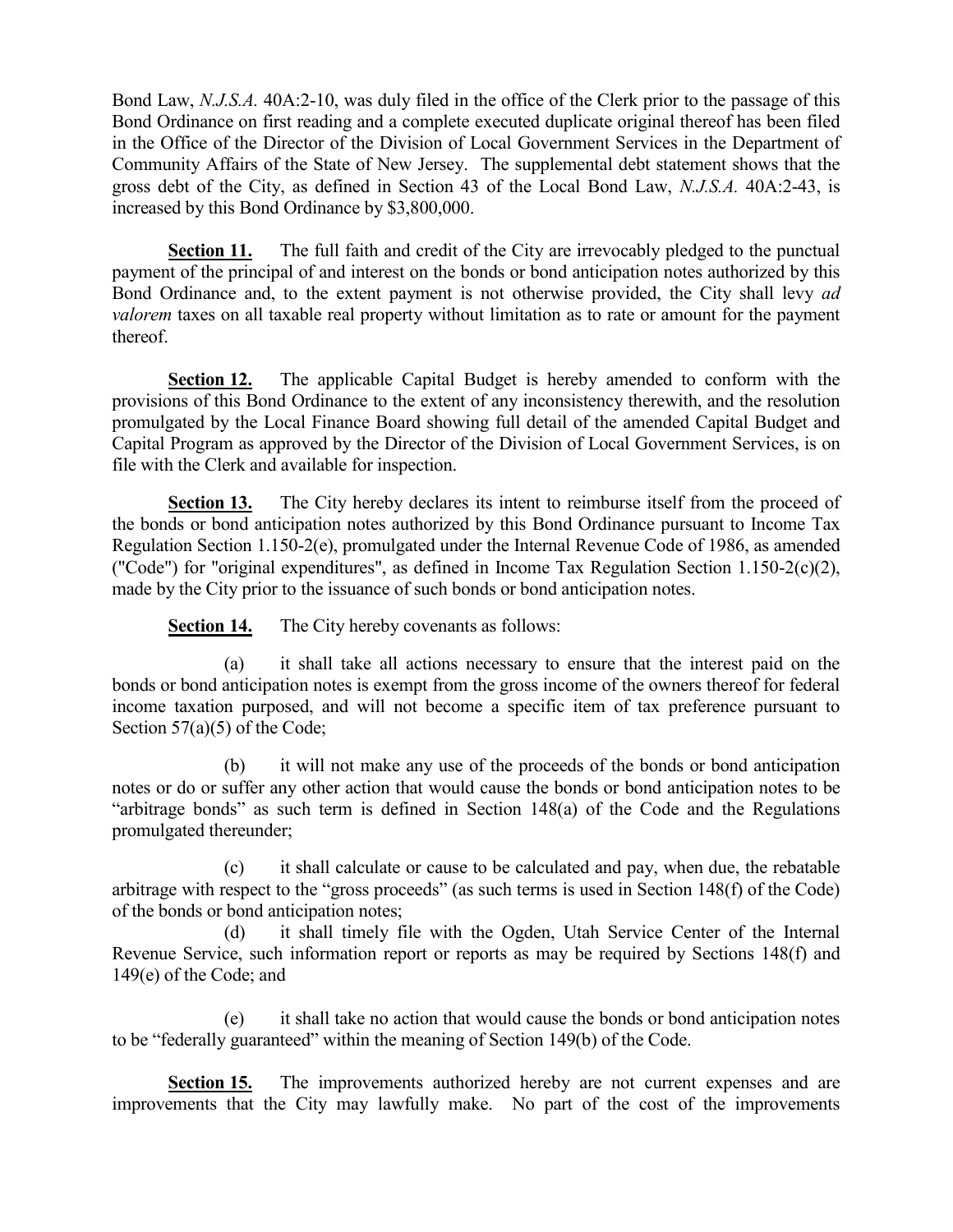authorized hereby has been or shall be specially assessed on any property specially benefited thereby.

**Section 16.** All ordinances, or parts of ordinances, inconsistent herewith are hereby repealed to the extent of such inconsistency.

**Section 17.** In accordance with the Local Bond Law, this Bond Ordinance shall take effect twenty (20) days after the first publication thereof after final passage.

**THE FOREGOING** was introduced by the City Council of the City of Woodbury at a regular meeting held on April 22, 2014. This Ordinance will be considered for adoption at final reading and public hearing to be held on May 13, 2014 at 7:30 p.m. or at such time as may be determined and announced, in City Hall, Council Chambers, 33 Delaware Street, Woodbury, New Jersey, at which time and place all persons interested will be given the opportunity to be heard concerning said Ordinance. During the time prior to and up to and including the date of such meeting, copies of said Ordinance will be made available at the City Clerk's Office without charge to the members of the general public who may request same.

> WILLIAM H. FLEMING, Jr., President of Council

\_\_\_\_\_\_\_\_\_\_\_\_\_\_\_\_\_\_\_\_\_\_\_\_\_\_\_\_\_\_\_\_

Attest:

ROY DUFFIELD, City Clerk

Approved:

WILLIAM J. VOLK, Mayor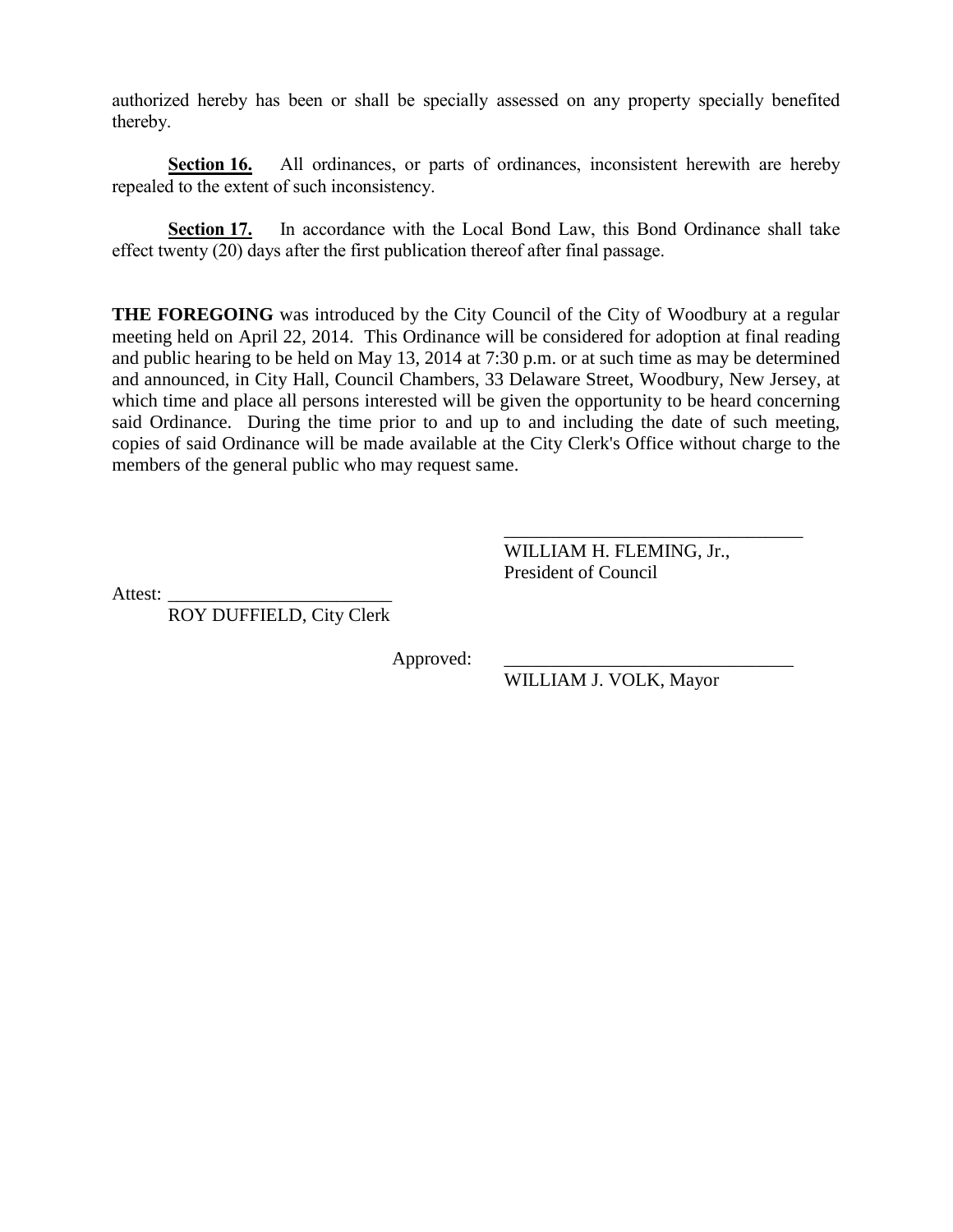#### **Notice of Pending Bond Ordinance and Summary.**

The bond ordinance, the summary terms of which are included herein, was introduced and passed upon first reading at a meeting of the City Council of the City of Woodbury, in the County of Gloucester, State of New Jersey, on April 22, 2014. It will be further considered for final passage, after public hearing thereon, at a meeting of the City Council to be held at the Woodbury City Hall, 33 Delaware Street, Woodbury, New Jersey on May 13, 2014 at 7:30 o'clock PM. During the week prior to and up to and including the date of such meeting copies of the full ordinance will be available at no cost and during regular business hours, at the City Clerk's office for the members of the general public who shall request the same. The summary of the terms of such bond ordinance follows:

Title: **BOND ORDINANCE AUTHORIZING THE COMPLETION OF VARIOUS CAPITAL IMPROVEMENTS IN AND FOR THE CITY OF WOODBURY, COUNTY OF GLOUCESTER, NEW JERSEY; APPROPRIATING THE SUM OF \$4,000,000 THEREFOR; AUTHORIZING THE ISSUANCE OF GENERAL OBLIGATION BONDS OR BOND ANTICIPATION NOTES OF THE CITY OF WOODBURY, COUNTY OF GLOUCESTER, NEW JERSEY IN THE AGGREGATE PRINCIPAL AMOUNT OF UP TO \$3,800,000; MAKING CERTAIN DETERMINATIONS AND COVENANTS; AND AUTHORIZING CERTAIN RELATED ACTIONS IN CONNECTION WITH THE FOREGOING**

|           | <b>Purpose/Improvement</b>                                                                                                                                                                                                                                                       | <b>Estimated</b><br><b>Total Cost</b> | Down<br><b>Payment</b> | Amount of<br><b>Obligations</b> | Period of<br><b>Usefulness</b> |
|-----------|----------------------------------------------------------------------------------------------------------------------------------------------------------------------------------------------------------------------------------------------------------------------------------|---------------------------------------|------------------------|---------------------------------|--------------------------------|
| А.        | Rehabilitation and Construction of a<br>New Police Building for the City Police<br>Department, together with the<br>acquisition of all materials and<br>equipment and completion of all work<br>necessary therefor or related thereto                                            | \$3,750,000                           | \$187,500              | \$3,562,500                     | 20 years                       |
| <b>B.</b> | Repairs to and Repaving of Various<br>City Streets, together with the<br>acquisition of all materials and<br>equipment and completion of all work<br>necessary therefor or related thereto, all<br>as more particularly described in the<br>plans on file with the City Engineer | \$250,000                             | 12,500                 | 237,500                         | 10 years                       |

| Appropriation:                    | \$4,000,000 |
|-----------------------------------|-------------|
| Bonds/Notes Authorized:           | \$3,800,000 |
| Grants (if any) Appropriated: \$0 |             |
| Section 20 Costs:                 | \$760,000   |
| Useful Life:                      | 19.38 years |

## ROY DUFFIELD, City Clerk

This Notice is published pursuant to *N.J.S.A.* 40A:2-17.